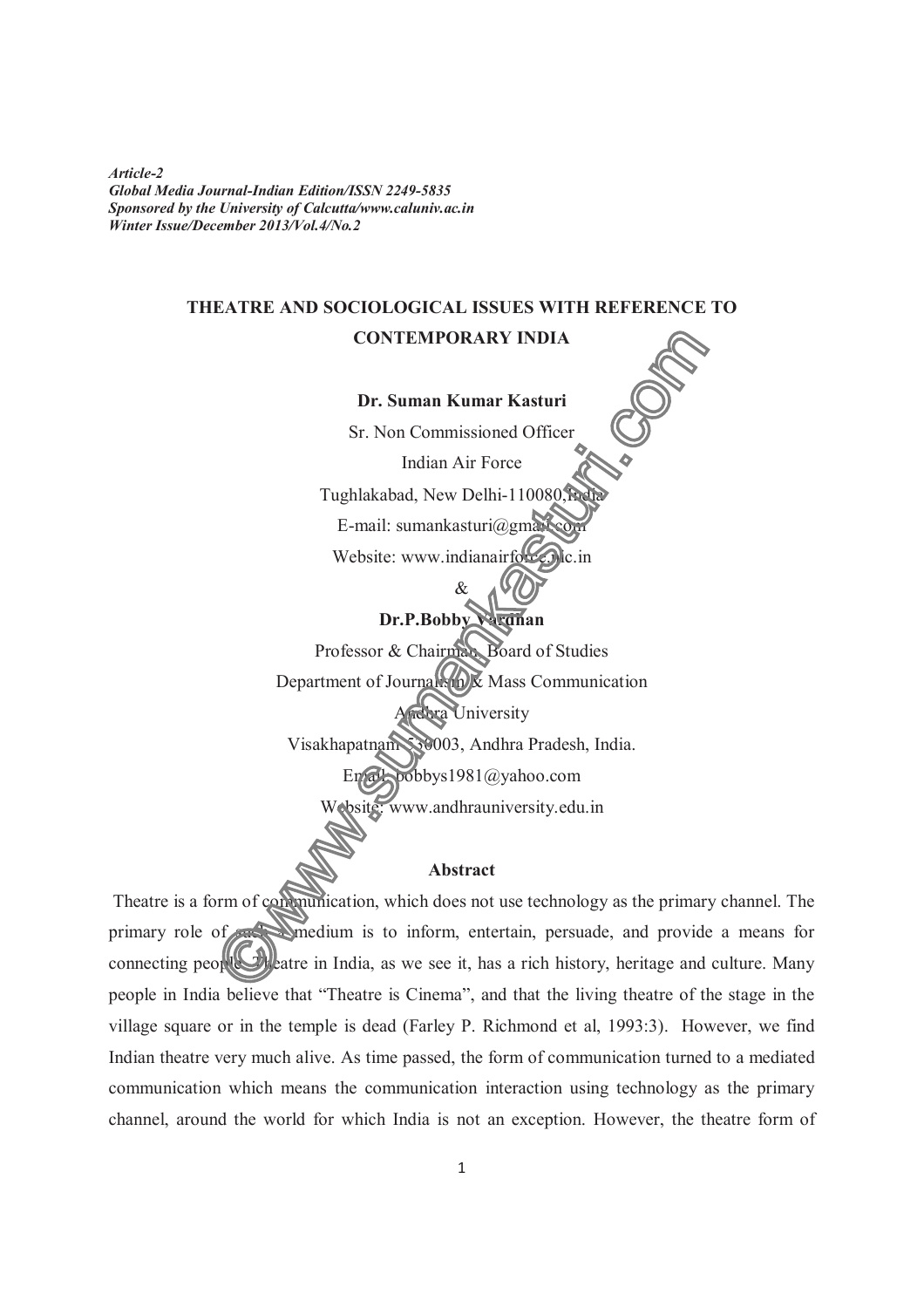communication has been a key medium in addressing sociological issues. The objective of this paper is to examine the ace role played by the theatre in addressing the social problems in contemporary India.

**Keywords:** mediated communication, Indian traditional media, drama, communication, cinema, rural, middle class, Sanskrit.

## **Introduction**

Theatre is a primordial aesthetic practice in India and around the world. All existing evidences suggest that theatre existed in the Indian subcontinent from the beginning of civilization. According to Paul Kurtz, the *Rig Veda* suggests that dramatic theatre in India came into being around the eighth century B.C. Additionally, according to *Jataka* stories illustrating Indian life between 600 B.C. and 300 B.C. contain evidences of theatre (Paul Kurtz, 1988:66). But, According to P.V. Kane, for a number of reasons the *Natyashastra* of Bharata, an exhaustive memoir on the art of performance which is an earliest form of Indian drama is to be considered as the oldest extant work on the Sanskrit poetics of drama (P.V. Kane, 1994:10). Dramatic theatre in India gives the impression to owe part of its origin from religion. In Indian theatre the two great narrative epics of India, the *Ramayana* and the *Mahabharata* have a greater importance.

According to Paul Kurtz, like the cult of Dionysus, Vedic religion also held the seeds of dramatic theatre in India. In the fourth century B.C, actors were employed to perform at temples in honor of deities. Also, some villages forced residents to subsidize public performances of *Stree Preksha* (women's drama) and *Purusha Preksha* (men's drama). The *Natyshastra* of the third century B.C by Bharata brings out the evidence of theatre arts at festivals and public celebrations during the Maurya Dynasty, founded by King Chandragupta (reigned 321 B.C -297 B.C). The Maurya Dynasty ruled India for a long period. During this period, kings sent Buddhist missionaries to various places like Ceylon, Syria, Egypt, Greece, Tibet, China and Japan to spread Buddhism. The missionaries used various forms of arts including drama, to teach Buddhist dogma. In a similar way, the Gupta Dynasty (A.D. 320- A.D. 535) ushered in India's golden or classical age in which the Buddhism accepted by King Asoka (reigned 274B.C- 232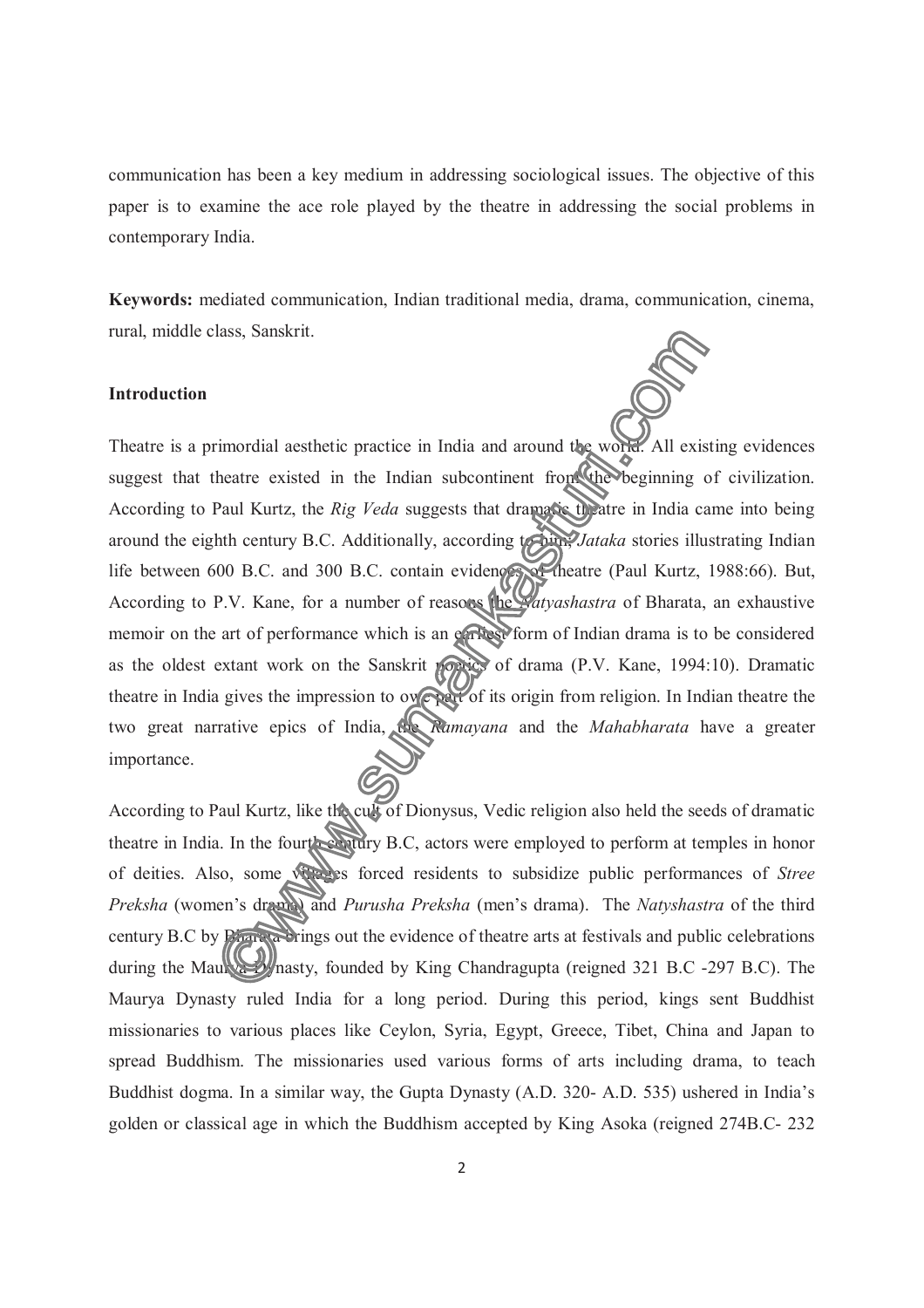B.C) and the dramatic theatre was flourished. The great playwright Kalidasa was patronized by King Vikramaditya (A.D. 373 – A.D. 415) and also gathered a unique group of poets and scholars (Paul Kurtz, Ibid).

As per Historian Will Durant (M.L. Varadpande, 1981: 36), in one sense drama in India is as old as Vedas, for at least the seed of drama lies in the Upanishads. The more actual source of drama surely older than these scriptures is the sacrificial and festival ceremonies and religious procession. Many known and unknown factors worked together to produce Indian theatre and give it a religious stamp that ambled throughout the classic age in the serious nature of the drama. Perhaps the final spur to drama came from the contact established by Alexander's invasion between India and Greece. History of dramatic literature of India starts with the plays of Bhasa which are ascribed to fourth-fifth century B.C. As many is thirteen of his alluring plays have survived crossing the time span of several centuries. The most interesting thing to note is that without knowing who the author was the individual acts of Bhasa's plays were performed by the *Chakyar* actors of Kerala in *Kutiyattam* style in the temple theaters known as *Koothambalam*  at least for one thousand years. The age of the classical theatre is believed to be the golden period of Indian theatre. This period last until the fifth century, soon after which the flow of Sanskrit drama faded. Although the dramatic interature diminished, the performance traditions transformed into various forms through the traditional and classical folk, just as the basic aesthetics of Bharata.

Modern Indian theatre is influenced by and draws inspiration from various sources. It was only at time of the consolidation of the British Empire in various parts of India in the late eighteenth century, modern theatre of the so called Western proscenium style of theatre was introduced in India. However, the first aboriginal performance with native actors happened in 1795when a Russian violinist by the name of Herasim Stepanovich Lebedeff staged a Hindi and Bengali mixed-language version of a short play by Paul Jodrell. But, the momentum was sluggish and only in the 1830s, under the patronage of the rich native families, the first Bengali-language theatre, which was outside the traditional format of indigenous folk performance genres came into force. Due to the great influence of Western proscenium style theatre, the indigenous traditional folk theatre and various other theatrical genres of India got a great hit. It is the same time; the British had established a small professional theatre outfit in Calcutta. An Indian actor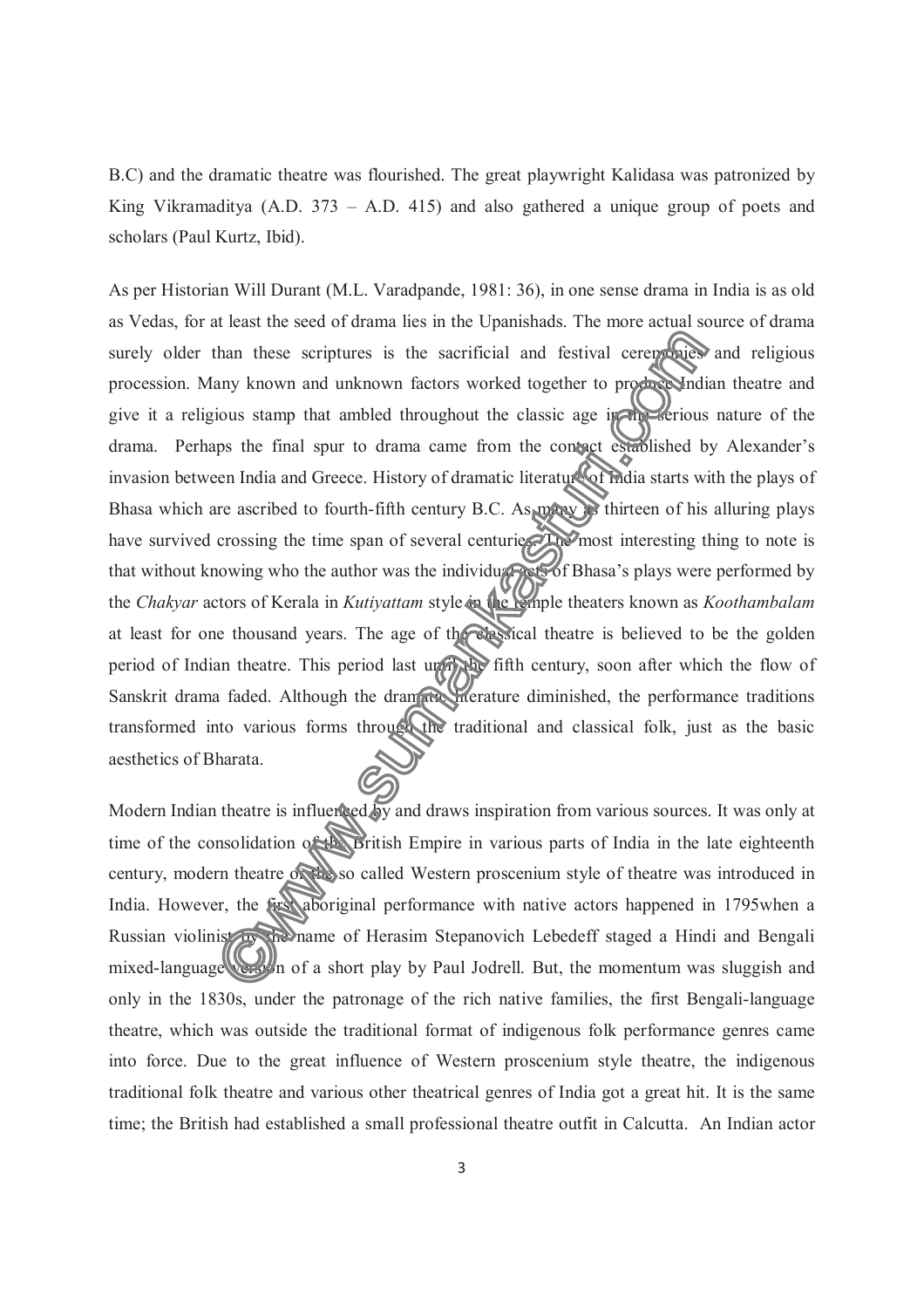named Baishnab Charan Auddy for the first time played Othello in 1848 (http://asiasociety.org/arts/performing-arts/theater/contemporary-indian-theatre-overview).

#### **Theatre and Contemporary India**

The main audience for contemporary theatre is overwhelming urban coupled with a strong theoretical and critical presumption that it is homogeneous in composition. The typical Indian theatergoer is perceived as middle-class, educated (though not always professionally trained or employed), relatively unseasoned in the culture of theatre, and more seems receptive to an eclectic range of modern theatre forms (Aparna Bhargava Dhawadker, 2005:108). Although, in India as in the west the spectators have wide contact with the electronic mass media, they contrast with the western views in the case of theatre viewership. If the options are available, the Indian audience prefers films to theatre show or drama. Thus for obvious reasons, for those who brings plays to the stage, the development of serious theatre has become not less than a brave act.

Some important conclusions about the reception of contemporary Indian theatre follow from this discussion. As most of the literary playwrights rarely engage with issues of spectatorship, directors such as Subbanna, Ganguly and Chowdry and directing authors such as Dutt and Siccar took the responsibility for the primary deal in audience development. In the contemporary Indian society, the primary audience for the modern Indian theatre is educated middle-class urban viewers. In India, a number of practicularies have been striving to expand viewership across the boundaries of class, region, and language. Such attempts include the successful innovative steps of female directors in creating new models of performance on the Indian stage. A small group of Indian audiences have participated in the post-1950 theatre movement and witnessed the establishment of new national standard to bridge the enormous material gap between theatre and film (Ibid: 119).

## **Social Evils Prevailing in Contemporary India:**

In order to understand the prevailing social evils in India, a deep insight into the rich heritage and culture of the country is required. These problems are deep rooted in the Indian heritage and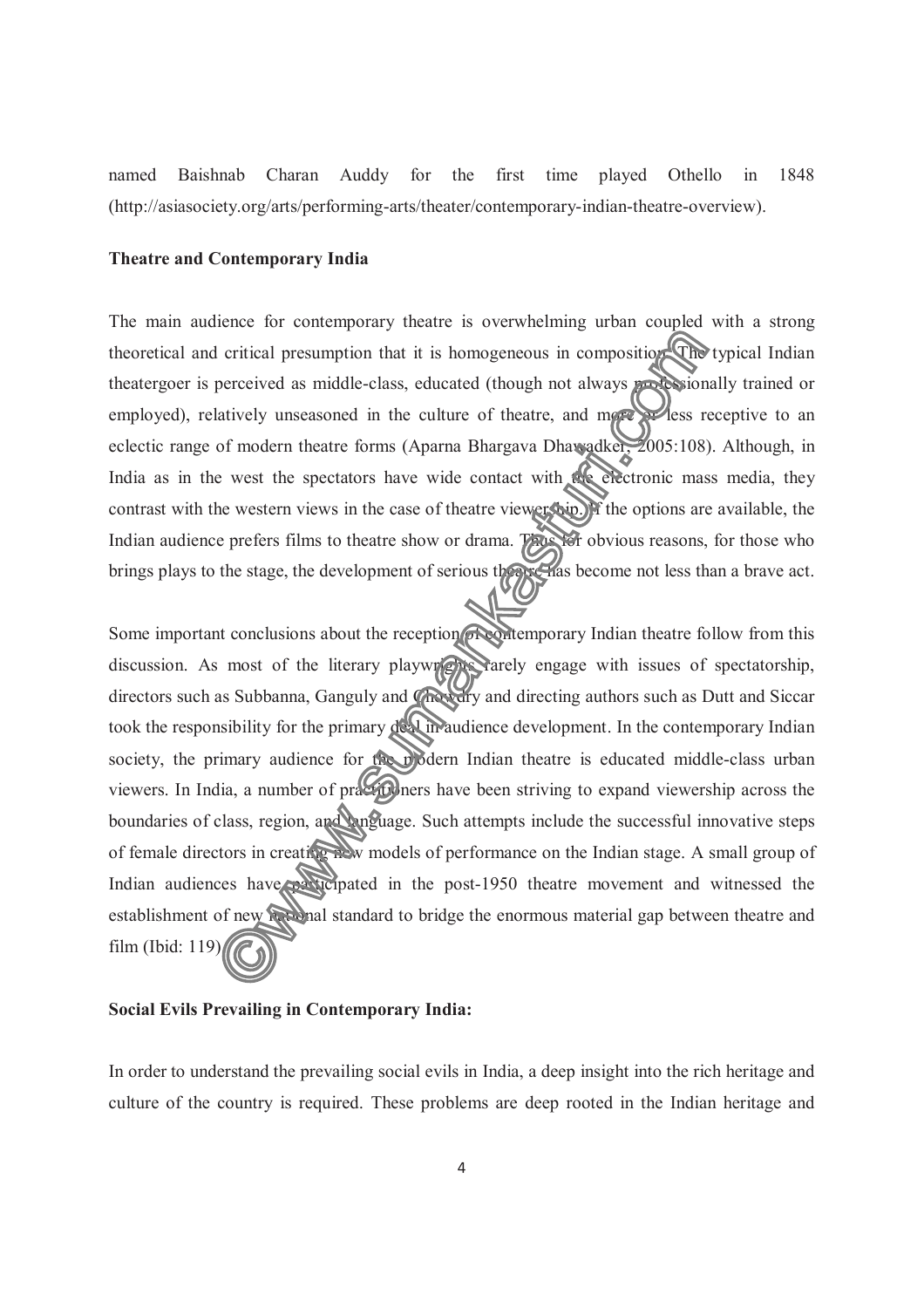from that it has outgrown to a serious crime reigning within the boundaries. India is definitely one of the fastest developing nations of the world. It has been 67 years that the country gained independence and became a republic but sadly the very purpose of attaining the freedom is defeated. However, issues rooted in our colonial past, cultural processes, and socio-economic changes have together led to the burning problems of Indian society. The gravest social problems<br>
faced by India, at present are:<br>
• Poverty<br>
• Unemployment<br>
• Gender Inequality<br>
• Caste Discrimination<br>
• Dowry<br>
• Child La faced by India, at present are:

- Poverty
- Unemployment
- Gender Inequality
- Caste Discrimination
- Dowry
- Child Labor
- Drug Abuse
- Forced Prostitution
- Domestic Violence
- Female Infanticide

Further, many other social evils like porruption, illiteracy, and urbanization are also the momentous problems being face $\left( \mathcal{O}_{\mathcal{F}} \right)$  Indian society. All these social issues need a careful analysis and demand rational solution to help the society grow in all possible ways. There is no doubt that communication plays a vital role in this regard.

## **Role of Theatre in addressing Social Evils in India**

India has a rich heritage and culture that is more prominently palpable in the rural India. Most of the social evils being faced by Indian society have its roots in the rural India. It is also evident that in rural India despite the vast opening out of the electronic media, theatre remains the predominant mass medium. Hence, in addressing the social evils, this medium has a great role to play.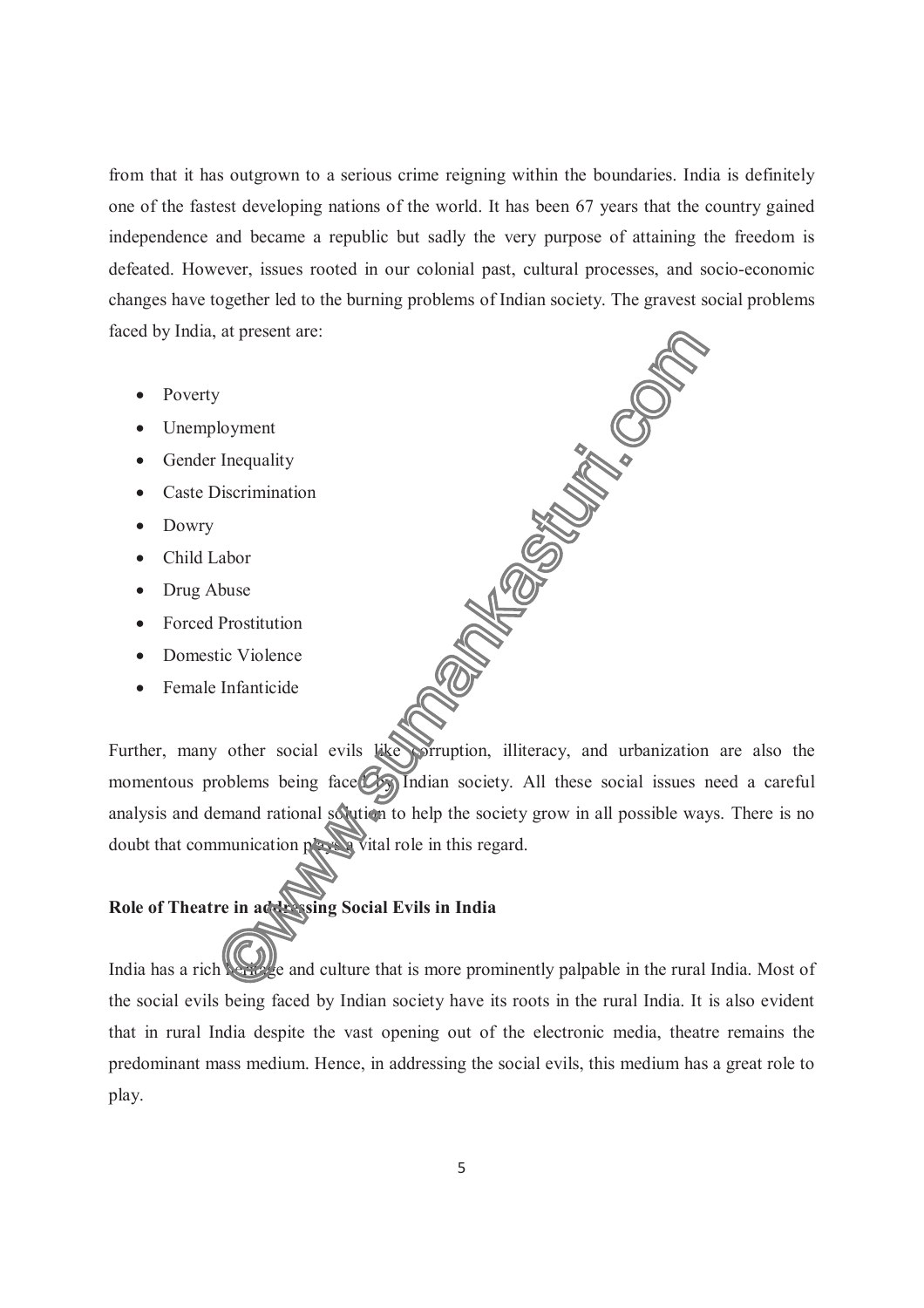The message intended to be communicated to the target audience should be well narrated and well scripted. It should make the rural audiences to think and analyze the problem. Also, it is very important to have an appropriate form of communication that deems fit to the audience interests. In order to note the effectiveness of the theatre communication in addressing the social evils, the feedback must be obtained.

Often, theatre is misinterpreted purely as a source of entertainment. However, theatre can be so much more than just sequined costumes and pretty songs; in fact, it is often the perfect vehicle to provide education about current social issues and to inspire social and political change.

In general, the communication process involves only sender and one or more receivers. But unlike in conventional model of communication, a theatre communications involves two or more stages of senders. The message intended to be passed  $\widehat{G}$  the audience involves coding and decoding at minimum two levels. So, sender-I i.e. the applior of theatre theme should keep in mind the comprehending levels of both the artists  $\frac{1}{\sqrt{1-\frac{1}{n}}}\$  as the audiences. Fig.1 gives the detailed flow of information in a typical theatre communication.



**(Source: Personal Files of author Dr. Suman K. Kasturi)** 

In our opinion, Theatre in Education (TIE) (Samuel Jotton *et.al,* 2012: viii) (This is a new form of theatre that has cropped up in direct response to the needs of both theatre and schools and which has sought to exploit the techniques and imaginative potency of theatre in the service of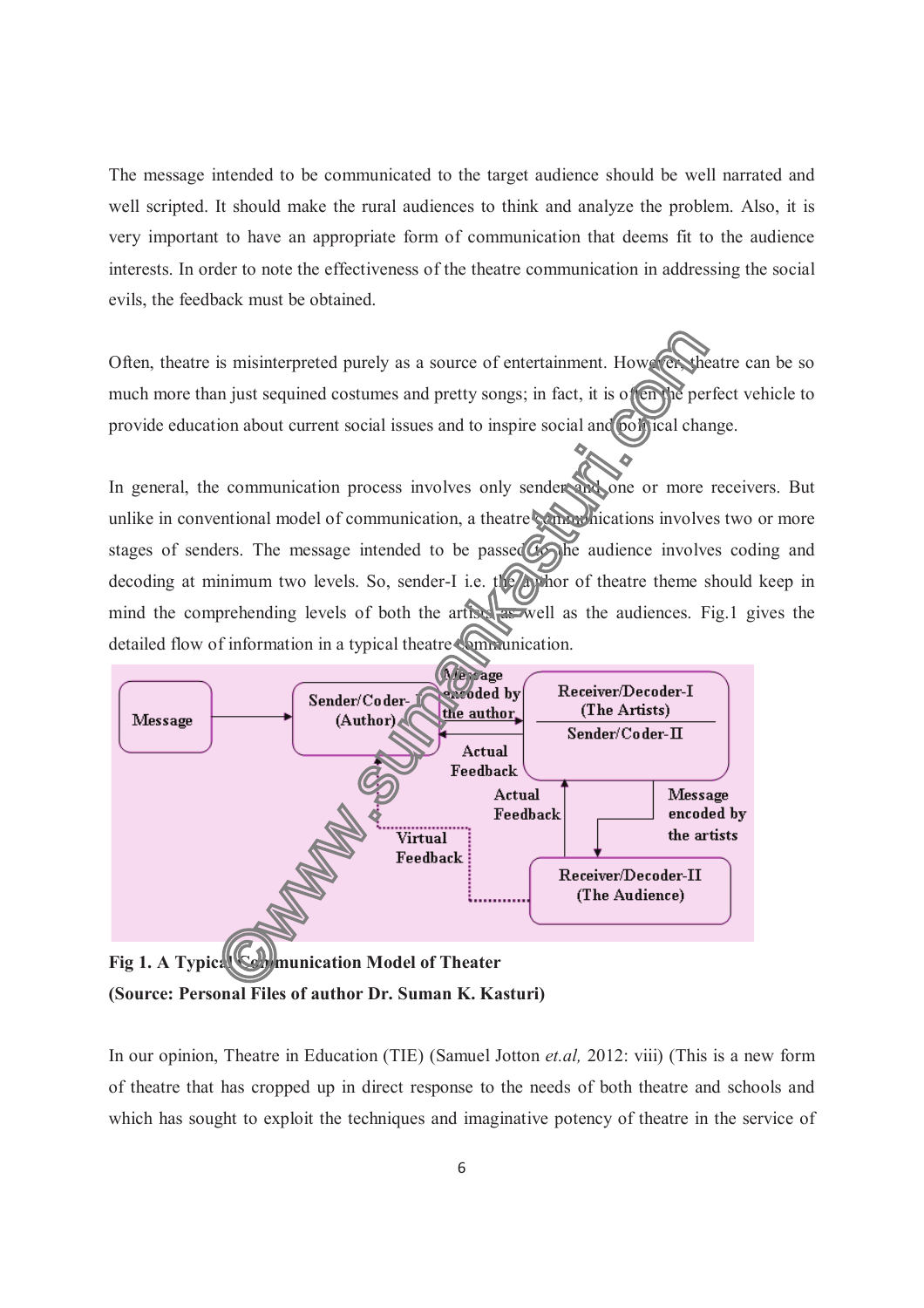education), in conjunction with the above mentioned model would bring out the desired results. In 1965, for the first time in Belgrade theatre, TIE began to all aims and purposes. Surely, this method of fusion would bring out the new concept of *actor-teachers* specifically because they seek to combine the qualities, skills and objectives of both actors and teachers, simultaneously.

In order to address the social evils in India, the concept of *epic theatre* (http://en.wikipedia.org/wiki/Epic\_theatre) developed by Bertolt Brecht and his partner Erwin Piscator might be used effectively along with TIE. The main objective of epic theatre is to ensure that the audiences are not forgetting that they are seeing a theatrical presentation, and are therefore forced to reexamine reality. It is achieved using such techniques as very minimal scenery, harsh lighting, and actors speaking directly to the audience. These performances were meant to be seen as representations of reality but not as being real. The intent of this representation was to inspire critical reflection, rather and to encourage to audience to emotionally identify with the characters and actions of the play.

# **Case Studies on Effectiveness of Theatre in Addressing Social Evils in India:**

In India, over the years, street theatre has been playing a significant role in spreading awareness. One such success story comes from Chandigarh. The Chandigarh based theatre groups have come forward to spread awareness among the prisoners on such issues ranging from sex education to social issues like correction and terrorist attacks. This is the best way to get a message across to the people in an effective manner for it is staged right in the middle of people and not on an elevated platform, creating distance between the performers and audience. More so, it could be staged at the shortest of notice, without the paraphernalia associated with organized plays staged abredetermined venues (Times of India, Chandigarh report dated Apr 16, 2011).

In a similar case, a group of friends with a passion for theatre decided to collaborate and put up a play at a community theatre festival after ten years of their college. They gave their first theatre performance on January 23, 2011. It was an independent theatre group named *Aatish* meaning fire. This Delhi-based group *Aatish* is best known for their street plays, though they also conduct workshops with marginalized, underprivileged groups. They firmly believe that voicing one's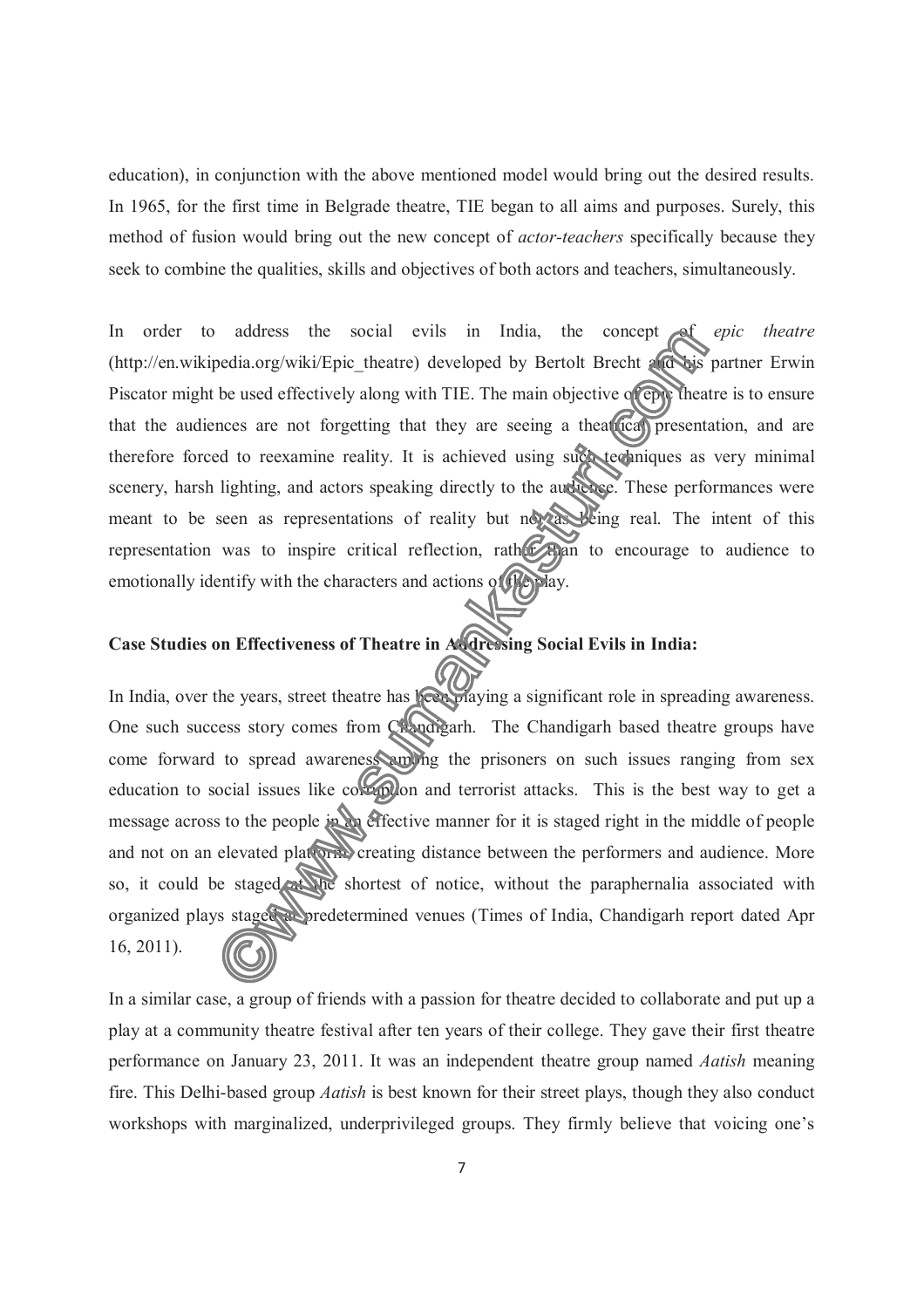beliefs are crucial. Being themselves the theatre actors, they believe that change is each and everyone's responsibility, and whoever wishes to see it, needs to add their bit, to see it. They believe in vocalizing and bringing to fore different issues that plague our society at large, and the few steps that can be taken towards larger and greater solutions. Till date, the group has scripted and performed street plays that deal with issues such as women's empowerment, child labor, children's education, usage of solar energy, the need to vote, examining the state of democracy, anti-sedition etc. They have partnered with non-profit, grassroots organizations and conducted workshops not only in Delhi but surrounding rural areas – spreading awareness regarding decisive issues such as menstrual hygiene and post-natal care. In order to tackle serious issues such as child abuse, the group conducts workshops with children (Aprna Ray, 2012).

## **Threat Imposed to Theatre by New Media:**

In this era of *Satmass Media* (the mass media which work in conjunction with satellite communications) (Suman K. Kasturi, 2013: 138), with the advancements in the technology and the easy availability of services to the masses, the audiences are taking a shift to the new media thus imposing a great threat to the traditional media such as theatre. But, the theatre as a medium has immense potential to address social evils (whe rural folks, as their content and concept is close to their hearts. So, it is very much essential to protect the traditional media such as theatre from extinction. In actuality the new media is not new rather it is an advancement and transformation of existing media. Each and every medium contribute to a shift towards more advanced and technological media environments. Social change is an inevitable and necessary part of any given society. Hean be achieved through various means. One such means is utilization of proper medium address social evils. In contemporary India, the most appropriate medium through which the social evils can be addressed is the theatre. Hence, efforts are to be made to re-erect this prostrated medium.

### **Suggestions & Recommendations:**

Likewise like every other medium has its own advantages, the theatre medium has its advantages too in disseminating the information among the masses, especially the rural masses. Most of the social evils being faced by the contemporary India are required to be addressed at rural areas;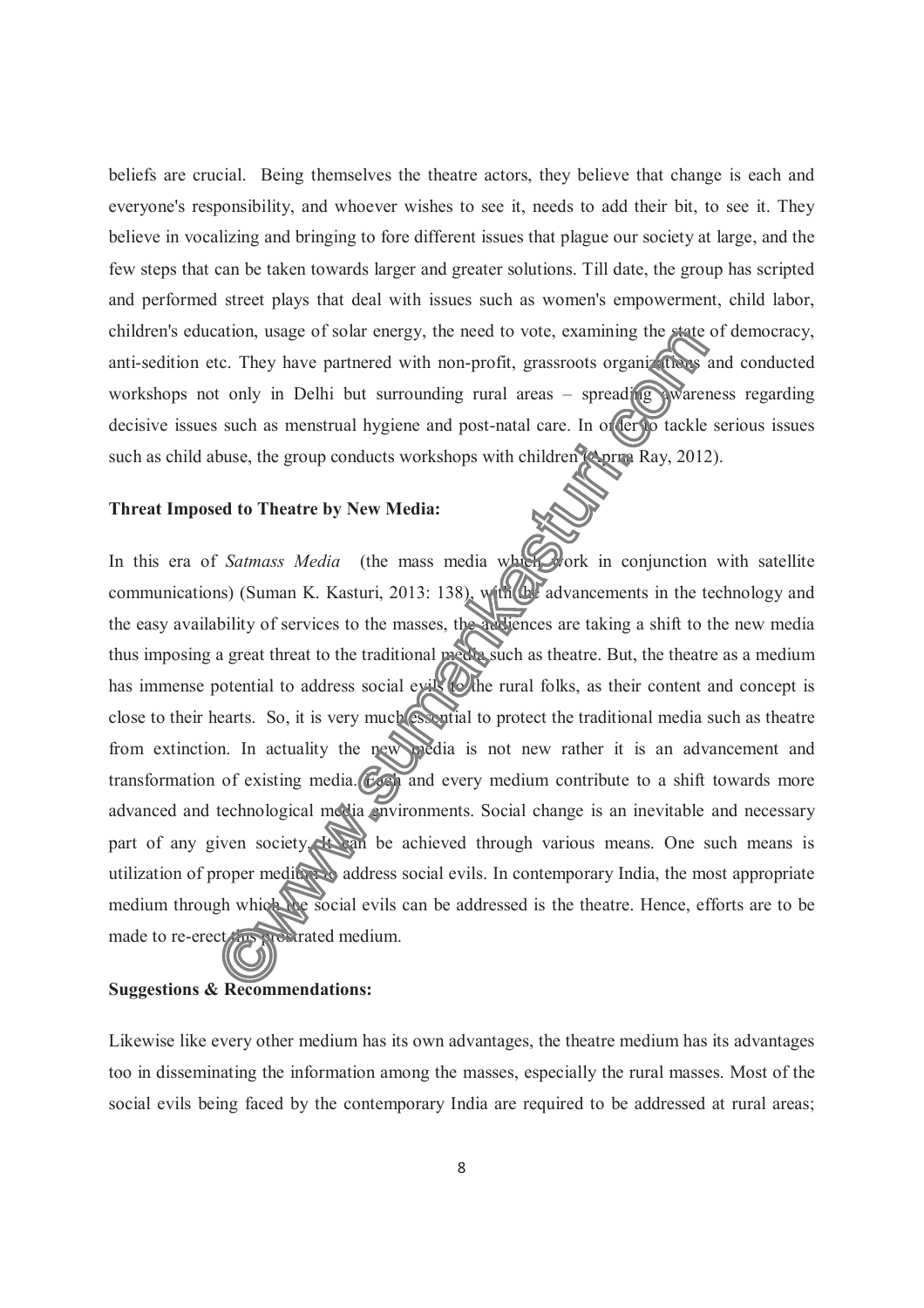and for this the best suited medium is the theatre. The following suggestions  $\&$  recommendations may be considered for effectively utilizing the theatre medium in informing and educating the rural masses.

- The local bodies and government requires patronizing the artists and encouraging this medium.
- The concept of street theatre has been proven very effective. Hence, due encouragement is solicited at all levels.
- All concerned departments in universities across the country should be tasked to give performances in rural areas as part of their course curriculum.
- Under National Service Scheme (NSS) at all colleges performances through street theatre in educating social evils to the rural masses should be encouraged and promoted.
- It is evident that a great threat has been imposed to theatre from various other media. In this prevailing situation, new innovative programs at utilize applications of both theatre and new media are to be derived. A good example for such derivative is *Panchatantra*  puppetry show being telecasted on ETV channels.

## **Conclusion:**

In India, the theatre has been used for addressing social evils, social progress and for bringing various changes in the society. Theatre for this purpose includes activist and grass-roots bodies, government and non-government organizations (NGOs), as well as socially-aware theatre groups or individuals. The groups working with Dalits, women, children, sex workers, and other marginalized population all qualify as practicing theatre for addressing social evils (http://www.indianetzone.com/34/theatre\_development\_indian\_theatre.htm).

The roots of such a theatre to address social evils can be traced to the Indian People's Theatre Association (IPTA) which came into existence on May 25, 1943 (http://www.iptaindia.org/ipg.php?p=Kzg2KU89NzFVPFJZUDonYGAKYAo=).

This organization sought to raise social and political awareness through theatre and other art forms. They were the first to include traditional forms and enlist folk artists, realizing that the masses already had performance idioms used for effective communication. IPTA excessively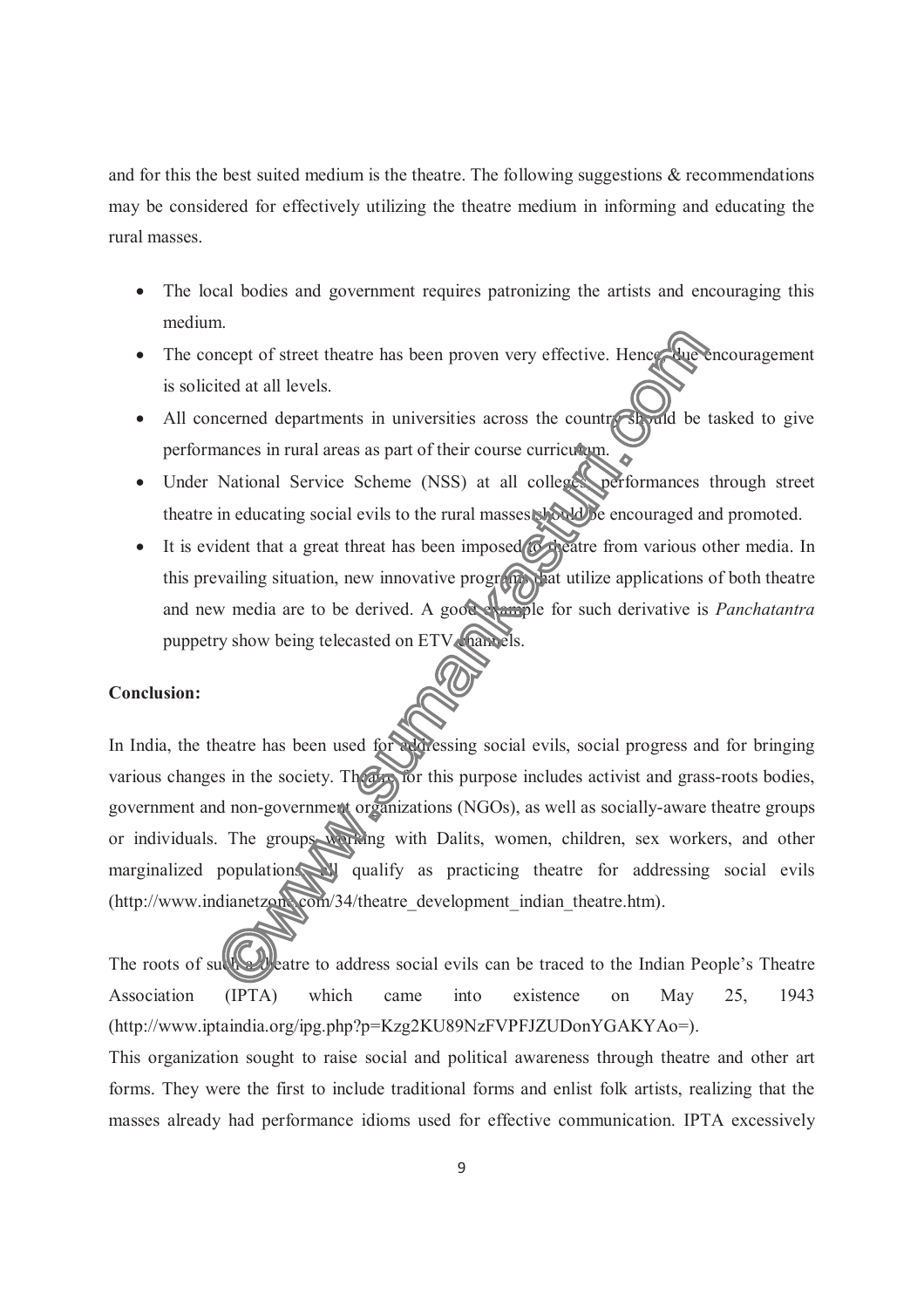utilised the advantages of theatres for information dissemination in a country with low literacy and high population. Especially, IPTA has been depending on the street theatre, which provides a low-cost and immediate means of reaching the illiterate in India. Whereas IPTA's focus was on rural performers, the Indian government on the other side encouraged folk artists monetarily or through other forms of patronage. The purpose was to include given social messages in their particular repertoires. The government's model of development was purely focused on education, family planning, hygiene, building of pit latrines, and other such national concerns. In the 1980s and 1990s, many NGOs, non-partisan activist societies, and grass-poots groups all over the country increasingly began to use street theatre as a means of social change.

Throughout the history of Indian theatre for addressing social evils, there has been a belief that folk forms are uniquely suited to communicate to the multiples. In contrast to the governmental approach of providing messages for distribution, some traditional performers themselves have taken up issues relating to social evils.

So much initiative has been taken by the volunteer groups, groups patronized by the government and various associations like IPTA in addressing social evils, in India. But, it can be said with an assertion that the potentiality of theatre as a medium to diffuse information on addressing social evils has not been utilized, effectively. It should be an endeavour for all concerned stakeholders to promote this medium for effectively addressing social evils in contemporary India and also to safeguard this medium from extinction.

### **References**

[1] Dhawadker, Aparna Bhargava (2005). *Theatres of Independence: Drama, Theory, and Urban performance in India since 1947, Iowa City: University of Iowa Press.* 

[2] http://asiaso $\left(\frac{1}{2}\right)^n$ g/arts/performing-arts/theater/contemporary-indian-theatre-overview

[3] http://en.wikipedia.org/wiki/Epic\_theatre

[4] http://www.indianetzone.com/34/theatre\_development\_indian\_theatre.htm

[5] http://www.iptaindia.org/ipg.php?p=Kzg2KU89NzFVPFJZUDonYGAKYAo=

[6] Jackson, Tony (1980). *Essays and case books on theatre in education,* Manchester: Manchester University Press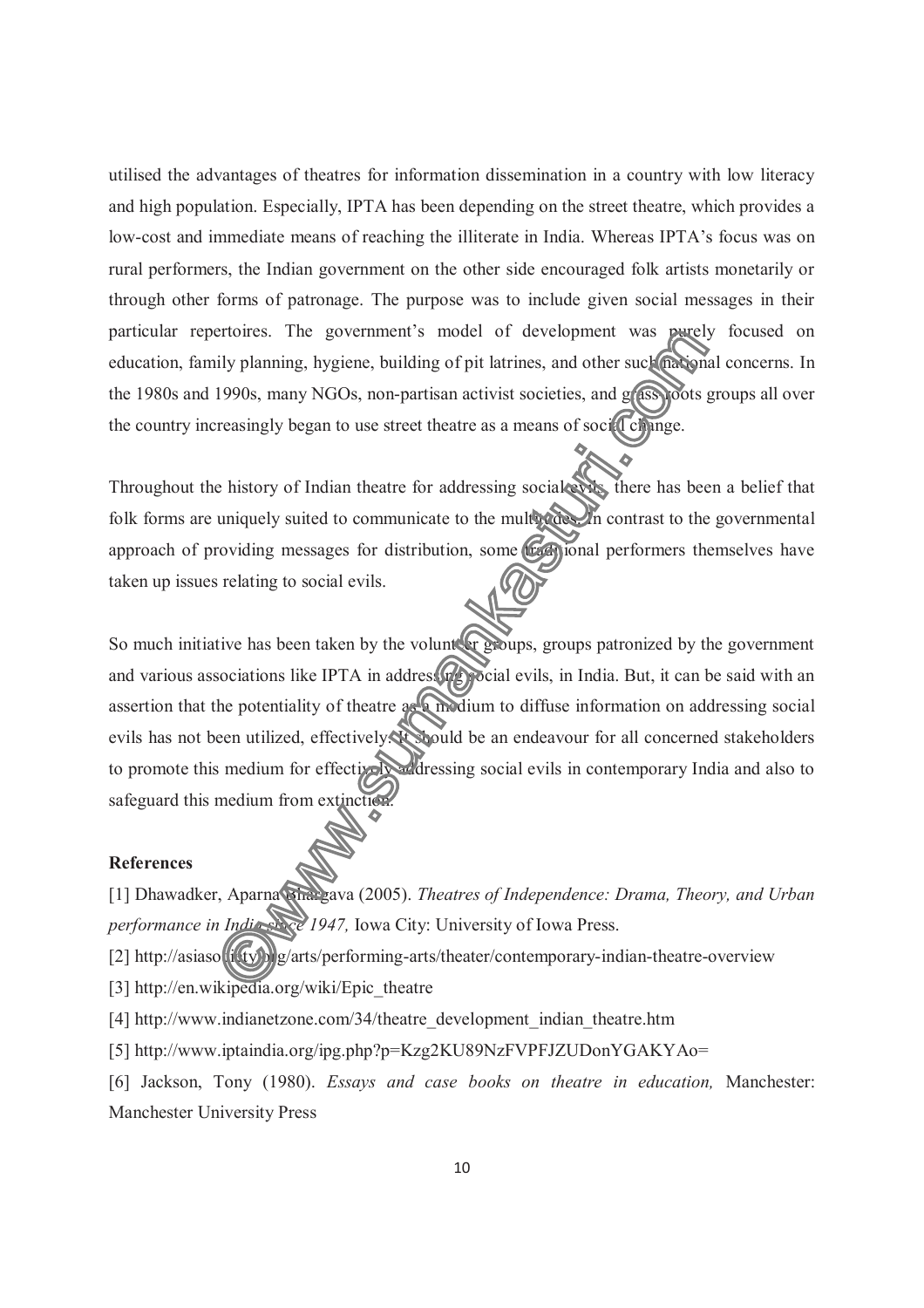[7] Kane, P.V. (1994) *History of Sanskrit Poetics*, Delhi: Motilal Banarsidass Publishers Pvt Ltd [8] Kasturi, Suman K (2013). *Satellite Television and the Internet: History, Development and Impact*, New Delhi: Kanishka Publishers

[9] Kurtz, Paul (1988). *The Making of Theatre History,* New Jersey: Prentice Hall College Div

[10] Ray, Aparna (2012) *India: Lending Voice to Social Campaigns through Street Plays* available at http://globalvoicesonline.org/2012/10/14/india-lending-voice-to-social-campaignsthrough-street-plays/

[11] Richmond, Farley P. e*t al* (1993), *Indian Theatre: Traditions of Performance,* Delhi: Shri Jainendra Press

[12] Varadpande, M.L. (1981). *History of Indian Theatre: Classical theatre,* New Delhi: Abhinav Publications

11